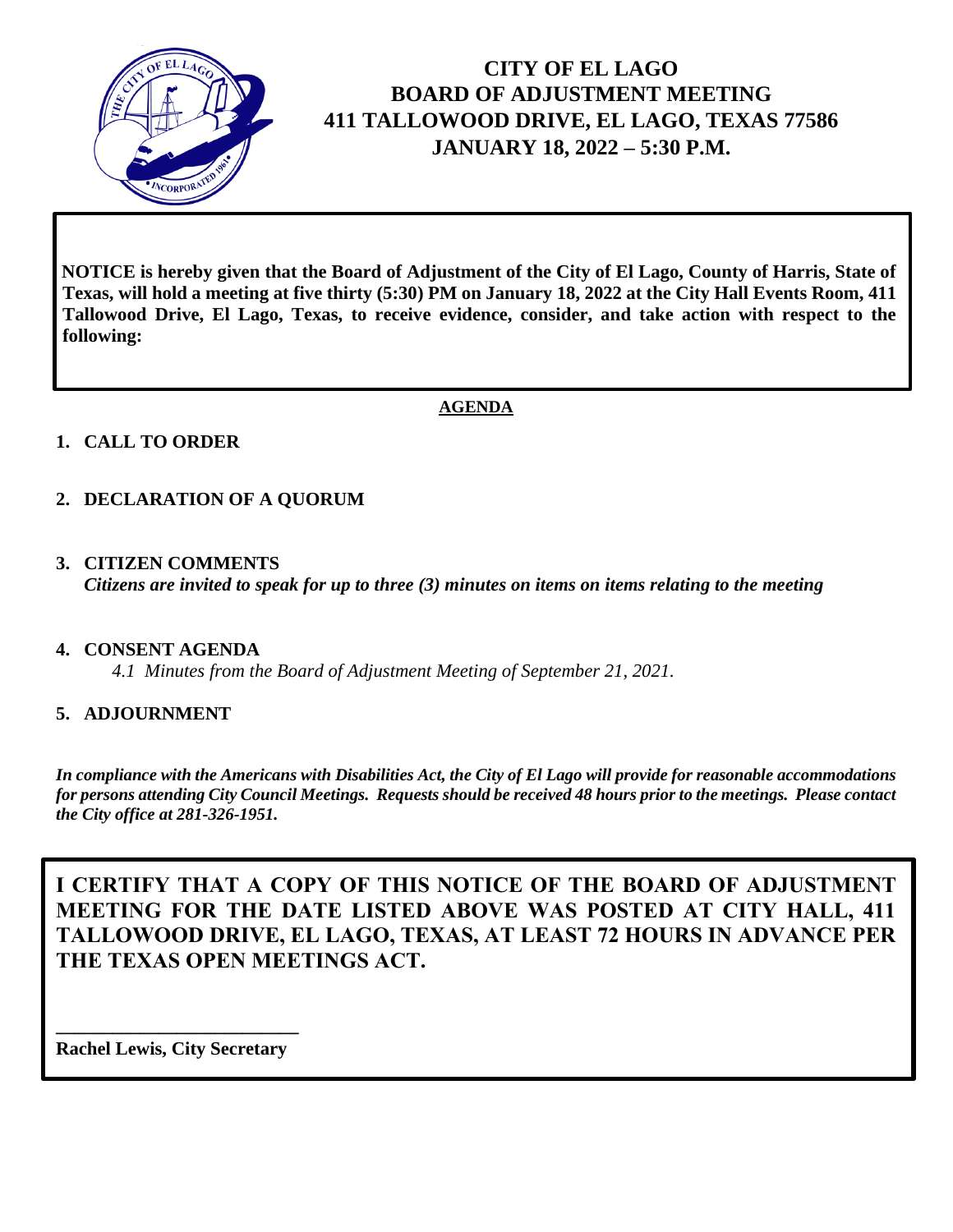## **CITY OF EL LAGO**



## MINUTES OF THE SEPTEMBER 21, 2021 BOARD OF ADJUSTMENT MEETING 411 TALLOWOOD DRIVE, EL LAGO, TEXAS 77586

- **1. Call to Order** Board Chair, Scott Greenlee, called the meeting to order at 5:32 PM.
	- Present: Scott Greenlee Charles Sager Vicky Kuehnel Keith Klemowitz Ruben Aguirre

## **2. Citizen Comments**

**Bob Kosar of 503 Whitecap Drive** stated he is the City Floodplain Administrator. He said he opposed the variance for the driveway on the agenda because it is located in a floodplain area and as more variances are permitted allowing additional concrete it adversely affects drainage.

**Tamara McFarlane of 406 Willow Vista Drive** stated she is the Clemente's neighbor and recently went through the variance process to allow her to widen her driveway as well. She stated that in speaking with the other neighbors, no other neighbors opposed this variance.

#### **3. New Business**

- *3.1. Consider/Approve the minutes of the Board of Adjustments meeting on August 18, 2021.* Keith Klemowiz made a motion to approve and Charles Sager provided a second. The vote to approve was unanimous.
- *3.2. Consider variance request by Tamara MacFarlane for a variance to Ordinance 441, codified as section 5.04 (2A) El Lago Zoning Ordinance, to permit the widening of her driveway at 411 Willow Vista Drive, El Lago, Texas.* John Clemente presented his variance request to the Board. He included pictures of permitted driveways in the City that were like the driveway permit he requested. He stated that he was requesting the variance because of his mobility/handicap issues, and a circular driveway would require tree removal. He presented a report with details of his request, and it is attached. He also presented copies of the survey of his property and stated that he could widen a few feet toward his property line, which would cause him to only have to widen toward his home a few feet. Charles Sager made a motion to approve the variance request and there was a second from Vicky Kuehnel. Ruben Aguirre made a motion to amend to include that the driveway be widened a few feet toward the property line, and that the driveway must drain toward the owner's property and not the neighbors. Charles Sager seconded the amended motion. Chairman Greenlee called for a vote approving the amendment and it was unanimous. Chairman Greenlee then called for a vote on the original motion to approve and the vote was unanimous to grant the variance request.
- **4. Adjournmen**t There being no further business, Chairman Greenlee adjourned the meeting at 5:55 P.M.